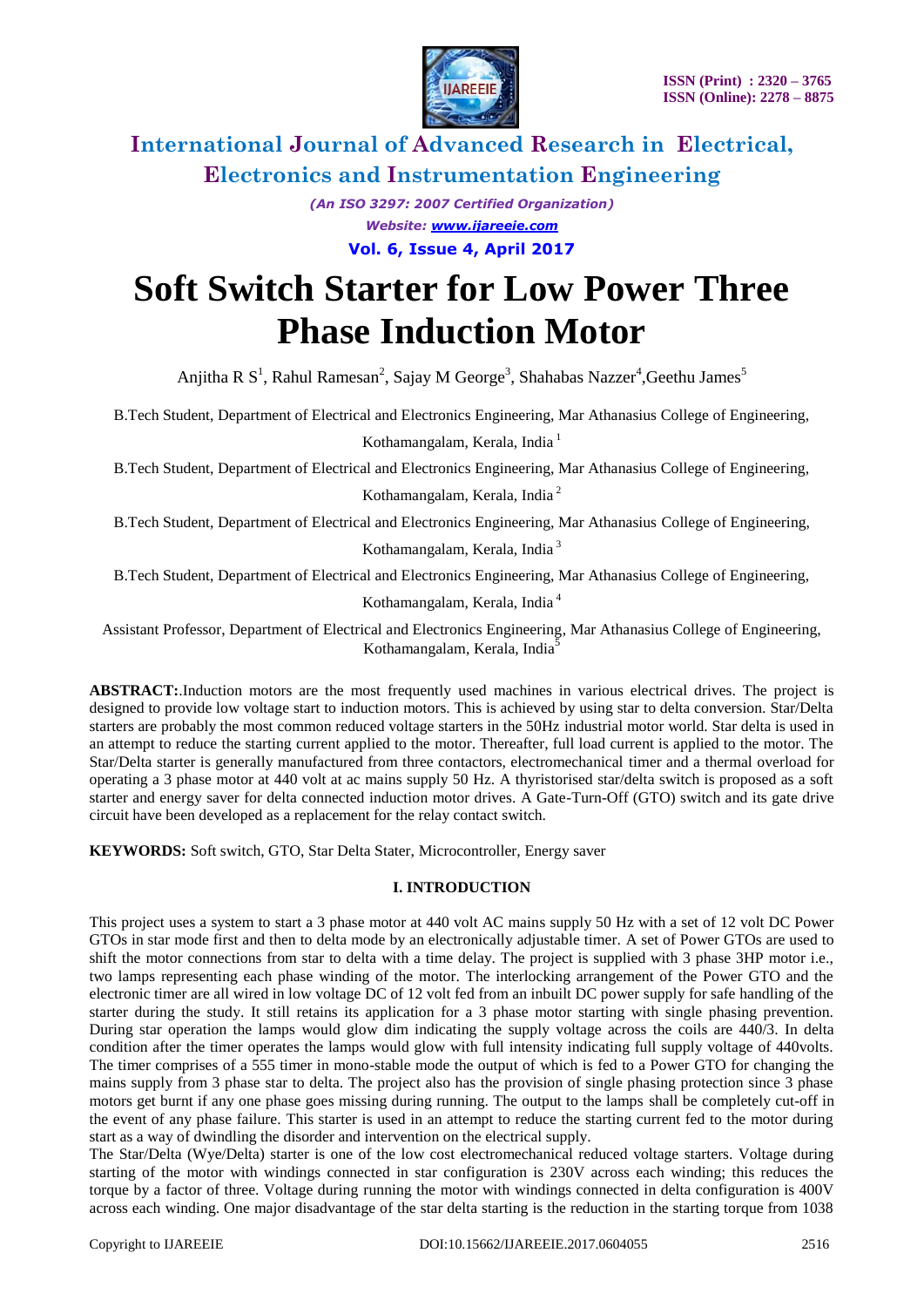

*(An ISO 3297: 2007 Certified Organization)*

*Website: [www.ijareeie.com](http://www.ijareeie.com/)*

### **Vol. 6, Issue 4, April 2017**

Nm to 343 Nm ( by approximately 67% ). The reason for these 67% changes become clear when we examine the phase voltage on the motor. We see that the phase voltage when the motor is connected in Delta is 380 Volt. When the motor is however connected in Star, the Phase Voltage will be 219.3 Volt. When the motor is started in the star connection, the phase voltage of the motor is reduced by a factor of 3.

#### **II. RELATED WORK**

#### **A. Design of Gate Turn Off Switch for Pulsed Power Application**

The Design Of A Gate-Turn-OFF (GTO) Switch For Pulsed Power Application indicates AGate-Turn-OFF (GTO) thyristor switch and its gate drive circuit have been developed as a replacement for the thyratron switch used in the positron converter solenoid lens power supply at the Advanced Photon Source (APS) to deliver a current pulse of 6000 A at 60-Hz repetition rate. This paper discusses the characteristics of the GTOs under consideration, the gate drive circuit, and some test results In the APS linac, a solenoid coil placed downstream of the tungsten target focuses the positron beam. A current pulse goes through the solenoid coil to produce the focusing magnetic field. The current pulse is generated by a resonant pulse generating circuit. The switch closes to discharge a capacitor bank into the solenoid coil to produce the required current.

#### **B. Automatic Star Delta Starter forLow Power Three Phase Induction Motors**

The project is designed to provide low voltage start to induction motors. This is achieved by using star to delta conversion. Star/Delta starters are probably the mostcommon reduced voltage starters in the 50Hz industrial motor world. Star delta is used in an attempt to reduce the start current applied to the motor. Thereafter, full load current is applied to the motor. The Star/Delta starter is generally manufactured from three contactors; and electromechanical timer and a thermal overload for operating a 3 phase motor at 440 volt at ac mains supply 50 Hz. A thyristorised star/delta switch is proposed as a soft starter and energy saver for delta connected induction motor drives. A Gate-Turn-OFF (GTO) thyristor switch and its gate drive circuit have been developed as a replacement for the relay contact switch. This project uses a system to start a 3 phase motor at 440 volt AC mains supply 50 Hz with a set of 12 volt DC Power GTOs in star mode rst and then to delta mode by an electronically adjustable timer. A set of Power GTOs are used to shift the motor connections from star to delta with a timedelay

#### **C. Star Delta Starting and Dual Voltage Motor**

In our efforts to assist our valued customers, we often answer customers technical questions. Two such questions are answered in this paper: Firstly: What is the application and use of Star-Delta starting Secondly: What does it mean when a motors rating plate lists two different supply Voltages Traditionally each motor was custom designed for its specific application. Unfortunately competition, market pressures and cheap imports forced suppliers of electrical motors to standardise on designs and constructions, to change the manufacturing cycle to high volume production lines. Governing bodies like IEC, NEMA, and SABS compiled standards to assist both the end users, as well as the manufacturers to ensure similar constructions between different manufacturers. These standards aim to define specific performance values, construction types and rating classes. For the most part these specifications succeeded in this regard! Sadly it also relieved the end user of much of his responsibility to understand the application, usage, and design of the electric motor and the load it drives..

#### **III. PROPOSED METHODOLOGY**

We design "soft switch starter" using GTO and microcontroller." in which The Gate turn off thyristor (GTO) is a four layer PNPN power semiconductor switching device that can be turned on by a short pulse of gate current and can be turned off by a reverse gate pulse. This has three terminals namely Anode (A), Cathode (K) and Gate (G). The two-way arrow convention on the gate lead distinguishes the GTO from the conventional thyristor. The Fig (a) shows the block diagram of an "soft switch starter".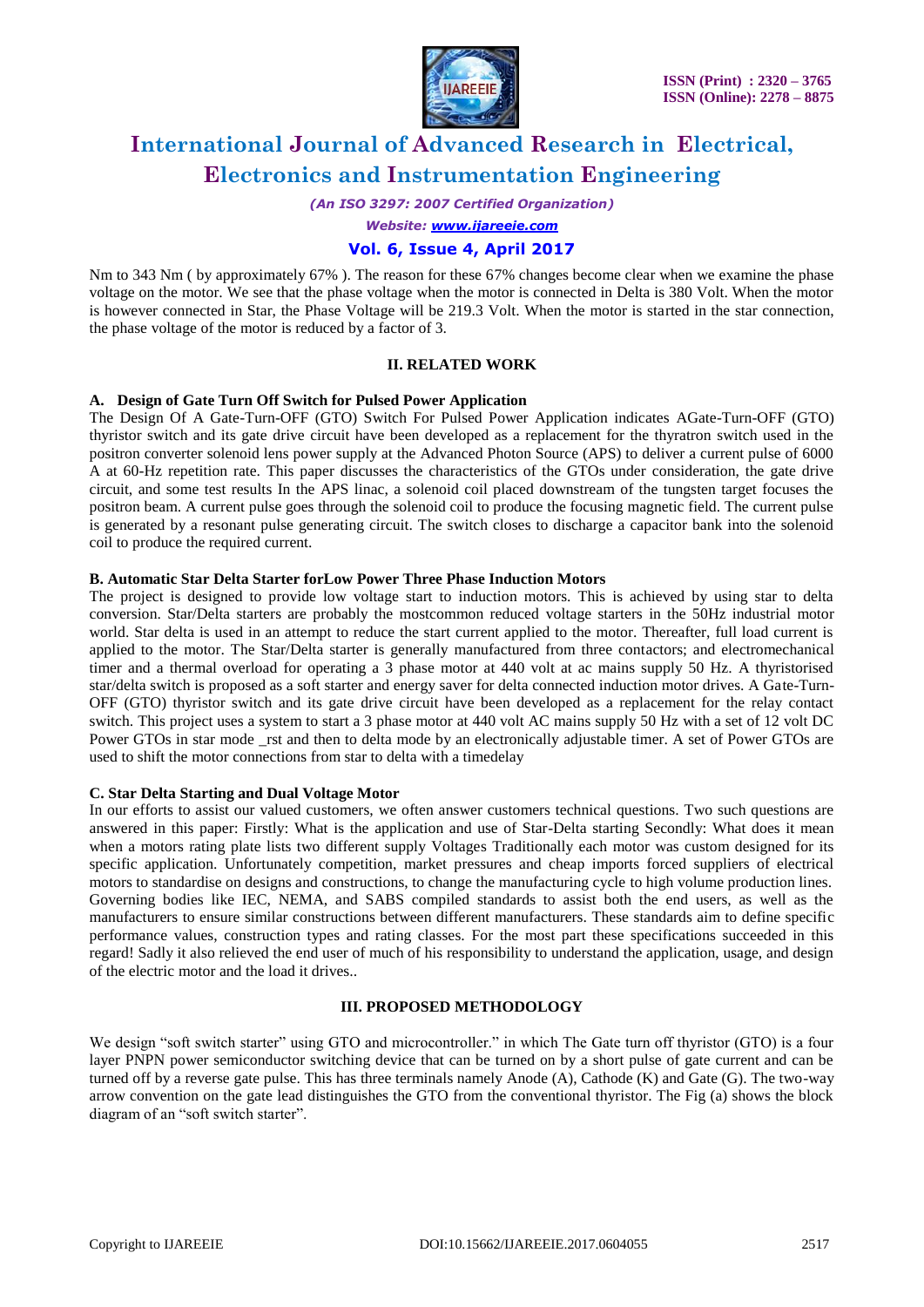

*(An ISO 3297: 2007 Certified Organization) Website: [www.ijareeie.com](http://www.ijareeie.com/)* **Vol. 6, Issue 4, April 2017**

#### **A. Block Diagram**



Fig Block Diagram

#### **B. Block Diagram Description**

In this project six GTOs used are G1, G2, G3, G4, G5 and G6. During STAR connection GTOs G1, G2, G3 are connected to the terminal U1, V1, W1 and G4, G5, G6 are connected U2, V2, W2 and to neutral. During DELTA connection GTOs G1, G2,G3 are connected to the terminal U1, V1, W1 and G4, G5, G6 are connected U2, V2,W2 and to U1, V1, W1. During Delta all the six GTOs are utilized. When the main is switched on, after a time delay of 2 seconds the microcontroller provides gate signal of +5V to turn ON the GTOs G1, G2 and G3.The motor start running in STAR connection. Later after a time interval of 20s the microcontroller switch OFF the STAR GTOs by providing - 12V, then microcontroller switch ON the DELTA GTOs by providing +5V to the gate of GTO G4, G5 and G6. Therefore the motor is now operated in delta connection

#### **IV. RESULTS AND DISCUSSION**

Soft switch starter for 3phase induction motor project was implemented and tested. GTO is used for the purpose of soft switching so that the starter works. The project was successfully completed.